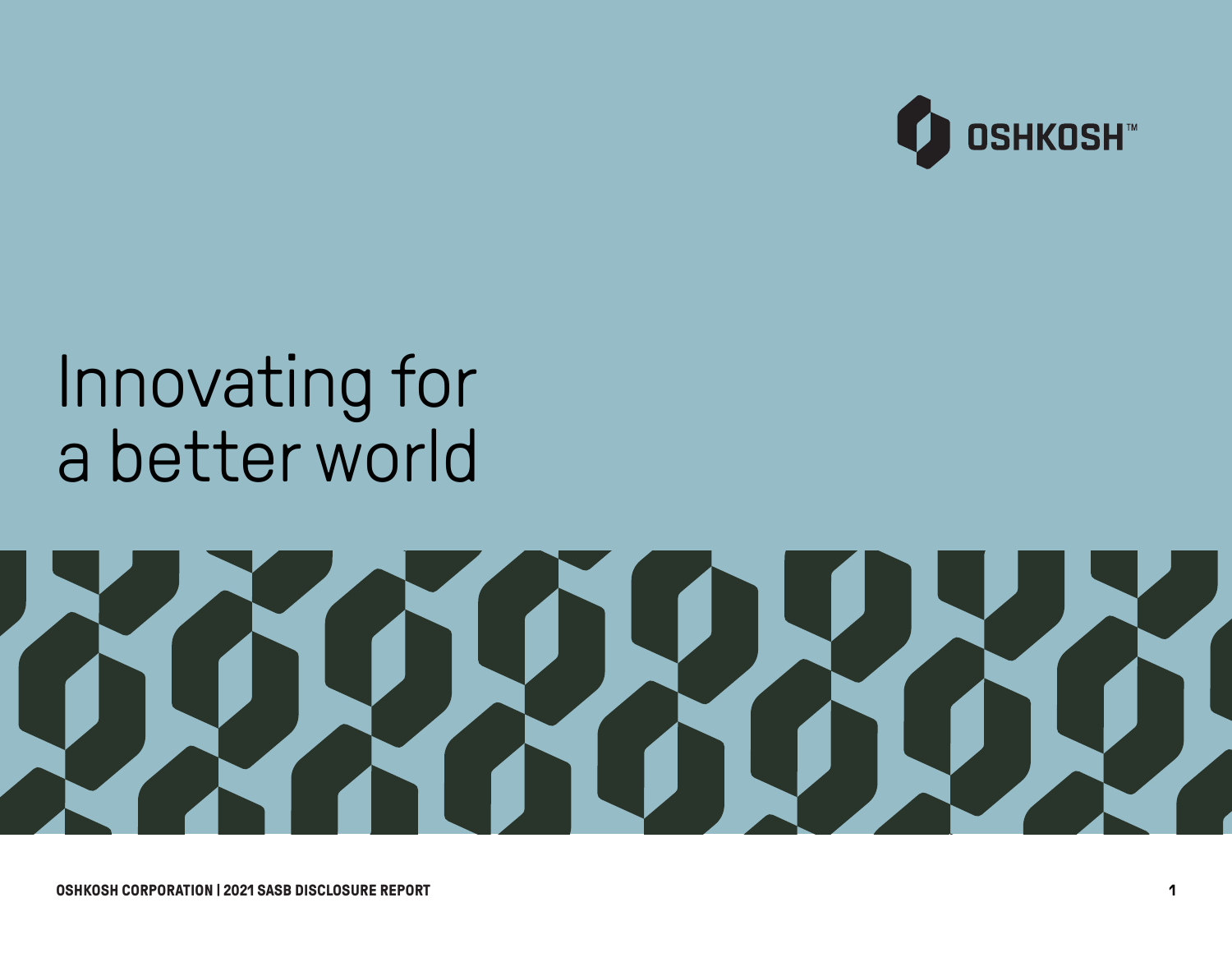## SASB index

At Oshkosh Corporation, sustainability is extremely important to our shareholders, customers, team members and the communities in which we live and work. The goal of this report is to connect investors to topics about accounting metrics, energy management, employee health and safety, fuel economy and emissions in use-phase, materials sourcing and remanufacturing design and services. All data shared is for fiscal year 2021 unless noted otherwise.

| <b>Topic</b>              | <b>SASB Code</b> | Metric                                | <b>Unit of Measure</b> | <b>Response</b> |
|---------------------------|------------------|---------------------------------------|------------------------|-----------------|
| <b>Accounting Metrics</b> | RT-IG-000.A      | Number of units produced              | Number                 | 69,771          |
|                           | RT-IG-000.B      | Number of employees<br>Number         |                        | 14,481          |
| Energy Management         | RT-IG-130a.1     | Total energy consumed                 | Gigajoules (GJ)        | 1.63 Million    |
|                           |                  | Percentage grid electricity           | Percentage (%)         | 30.5            |
|                           |                  | Percentage Renewable                  | Percentage (%)         | $\mathsf 0$     |
| Employee Health & Safety  | RT-IG-320a.1     | Total recordable incident rate (TRIR) | Rate                   | 2.44            |
|                           |                  | Fatality rate                         | Number                 | $\mathsf 0$     |
|                           |                  | Near miss frequency rate (NMFR)       | Rate                   | 8.04            |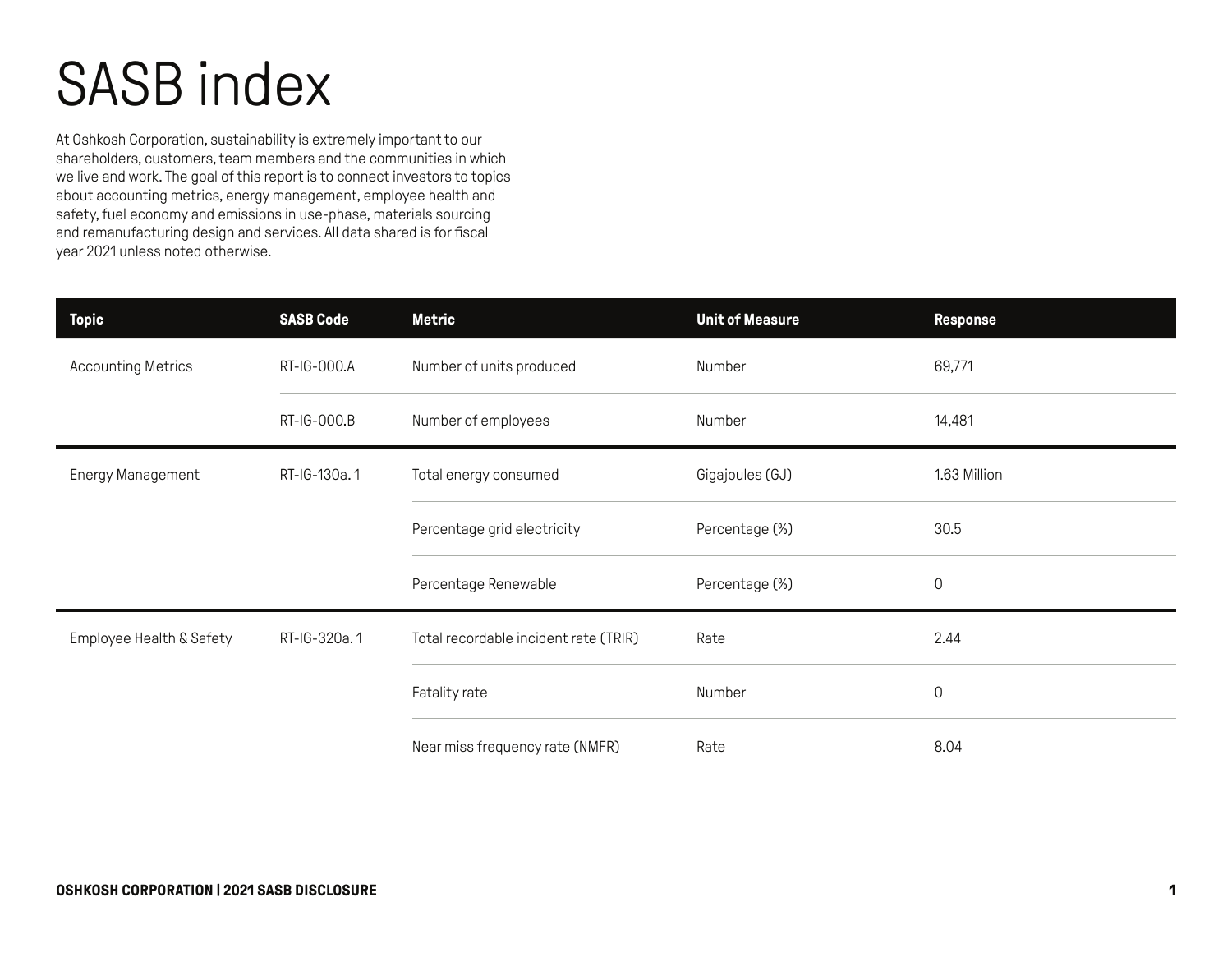| <b>Topic</b>                             | <b>SASB Code</b> | <b>Metric</b>                                                                                                                                                                                                                                          | <b>Unit of Measure</b>      | <b>Response</b>                                                                                                                                                                                                                                                                                                                                                                                                                                                                                                                                                                                                              |
|------------------------------------------|------------------|--------------------------------------------------------------------------------------------------------------------------------------------------------------------------------------------------------------------------------------------------------|-----------------------------|------------------------------------------------------------------------------------------------------------------------------------------------------------------------------------------------------------------------------------------------------------------------------------------------------------------------------------------------------------------------------------------------------------------------------------------------------------------------------------------------------------------------------------------------------------------------------------------------------------------------------|
| Fuel Economy & Emissions in<br>Use-Phase | RT-IG-410a.1     | Sales-weighted fuel efficiency for<br>medium- and heavy-duty vehicles                                                                                                                                                                                  | Gallons per 1,000 ton-miles | 27.8<br>In 2021 the EPA changed the GEM<br>model used to calculate fuel<br>economy and emissions. The<br>change in the calculation from the<br>EPA changed the value this year. The<br>distribution and characteristics of<br>the trucks in scope were essentially<br>the same as last year.<br>Note: The data shared reflects<br>trucks Oshkosh builds from the<br>frame up (S-Series, P-Series, and all<br>Pierce fire trucks). Defense vehicles<br>are built under the national security<br>exemption and no data is included.<br>Commercial vehicles built from<br>chassis built by other companies<br>are not included. |
|                                          | RT-IG-410a. 3    | Sales-weighted fuel efficiency for<br>stationary generators                                                                                                                                                                                            | Watts per gallon            | N/A                                                                                                                                                                                                                                                                                                                                                                                                                                                                                                                                                                                                                          |
|                                          | RT-IG-410a.2     | Sales-weighted fuel efficiency for<br>non-road equipment                                                                                                                                                                                               | Gallons per hour            | Due to the diversity of applications<br>of our non-road products, we do not<br>calculate sales-weighted fuel                                                                                                                                                                                                                                                                                                                                                                                                                                                                                                                 |
|                                          | RT-IG-410a. 4    | Sales-weighted emissions of: (1) nitrogen<br>oxides (NOx) and (2) particulate matter<br>(PM) for: (a) marine diesel engines, (b)<br>locomotive diesel engines, (c) non-road<br>medium- and heavy-duty engines and (d)<br>other non-road diesel engines | Grams per kilowatt-hour     | efficiency for non-road equipment.<br>Nor do we calculate NO <sub>x</sub> and PM<br>emissions on a sales-weighted<br>basis. We continue to expand our<br>offering of hybrid and electric<br>vehicles. For more information on<br>sustainable products, see pages<br>23-24 of the 2021 Sustainability<br>Report.                                                                                                                                                                                                                                                                                                              |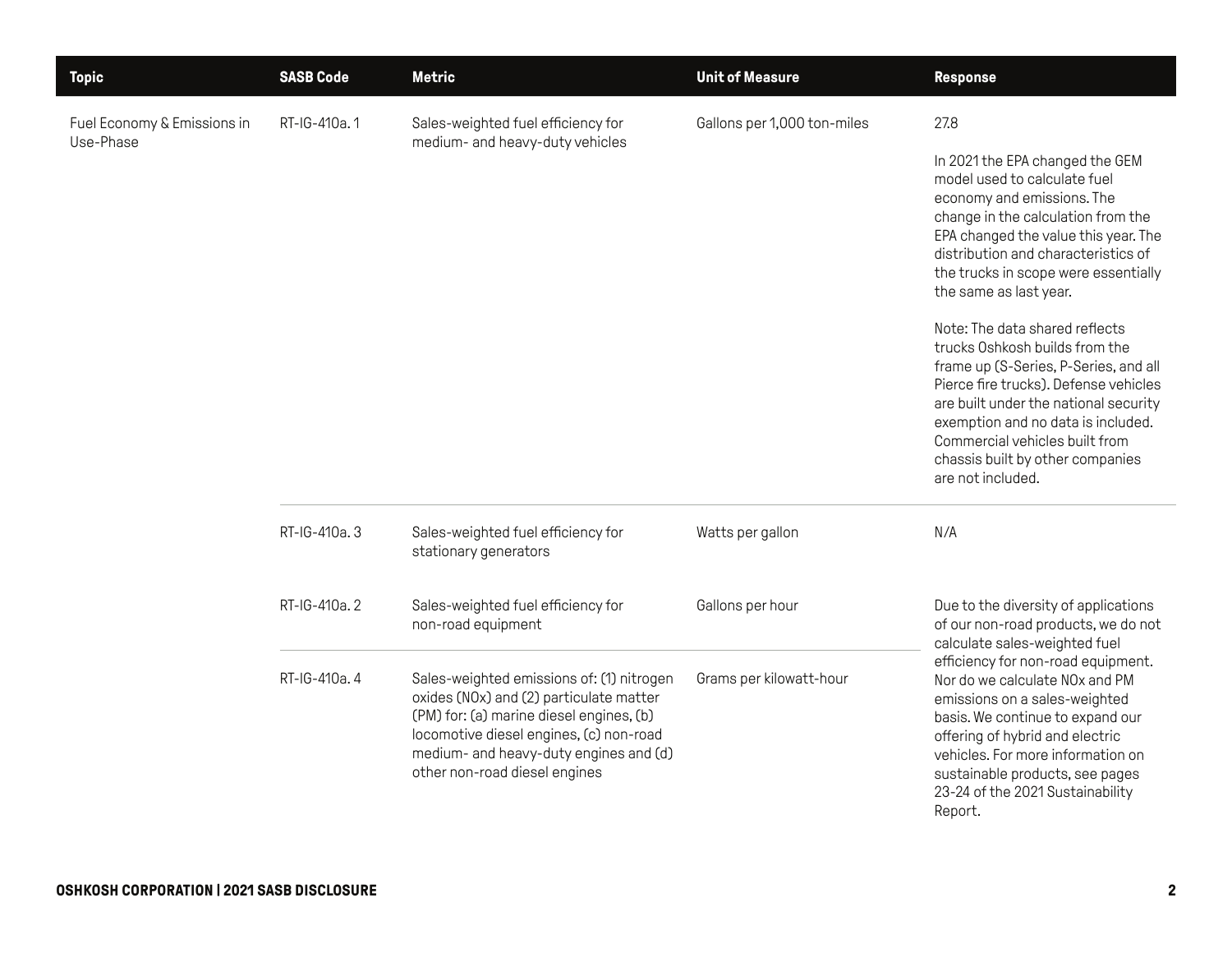| <b>Topic</b>       | <b>SASB Code</b> | <b>Metric</b>                                                                                 | <b>Unit of Measure</b> | <b>Response</b>                                                                                                                                                                                                                                                                                                                                                                                                                                                                                                                                                                                                                                                                                                                                                                                                                                                                                                                                                                                                                                                                                                                                                                                                                                                                                                                                                                                                                                                                                                                                                                                                                                                                                                                                                                                                                                                                                                                            |
|--------------------|------------------|-----------------------------------------------------------------------------------------------|------------------------|--------------------------------------------------------------------------------------------------------------------------------------------------------------------------------------------------------------------------------------------------------------------------------------------------------------------------------------------------------------------------------------------------------------------------------------------------------------------------------------------------------------------------------------------------------------------------------------------------------------------------------------------------------------------------------------------------------------------------------------------------------------------------------------------------------------------------------------------------------------------------------------------------------------------------------------------------------------------------------------------------------------------------------------------------------------------------------------------------------------------------------------------------------------------------------------------------------------------------------------------------------------------------------------------------------------------------------------------------------------------------------------------------------------------------------------------------------------------------------------------------------------------------------------------------------------------------------------------------------------------------------------------------------------------------------------------------------------------------------------------------------------------------------------------------------------------------------------------------------------------------------------------------------------------------------------------|
| Materials Sourcing | RT-IG-440a.1     | Description of the<br>management of risks<br>associated with the use<br>of critical materials | N/A                    | Oshkosh Corporation manufactures products that depend on critical<br>materials to ensure the performance, durability and longevity of our<br>vehicles. In cooperation with our global supply chain partners, we strive<br>to manage the business, social and environmental risks associated with<br>procuring critical materials. We utilize different tools and strategies to be<br>socially responsible and understand the reputation of Oshkosh Corporation<br>and its products may be impacted by the supply, price, and regulation of<br>these materials, including conflict minerals.<br>Oshkosh Corporation's global supply chain partners are vetted through a<br>series of controls to better understand how our partners determine and<br>ensure traceability of content throughout the product life cycle; some of<br>these controls include quality audits and operational assessments. In<br>addition, Oshkosh Corporation mitigates risk in the global supply chain<br>through the use of our Supplier Code of Ethics and Conduct, Supplier<br>Standards Guide and Country of Origin processes found within our Terms<br>and Conditions.<br>Oshkosh Corporation's Supplier Code of Ethics and Conduct requires Tier 1<br>suppliers to adhere to the following policies regarding conflict minerals:<br>Make reasonable inquiries about the country of origin of products,<br>containing 3TG materials, delivered to any Oshkosh Corporation facility,<br>whether sourced directly or through a sub-supplier.<br>Conduct due diligence to verify 3TG materials were sourced from a<br>$\blacksquare$<br>conflict-free source.<br>Disclose evidence of due diligence to Oshkosh Corporation.<br>We have set a goal to require 100% of our global supply chain, directly or<br>through sub-suppliers, to comply with the Oshkosh Supplier Code of Ethics<br>and Conduct, Supplier Standards Guide and our Terms and Conditions. |
|                    |                  |                                                                                               |                        | Critical material will always be available; however, it may experience price                                                                                                                                                                                                                                                                                                                                                                                                                                                                                                                                                                                                                                                                                                                                                                                                                                                                                                                                                                                                                                                                                                                                                                                                                                                                                                                                                                                                                                                                                                                                                                                                                                                                                                                                                                                                                                                               |
|                    |                  |                                                                                               |                        | volatility depending on supply and demand. Oshkosh Corporation's<br>purchasing strategy is to recognize changes in market behavior and<br>consider buying strategic inventories, lead time reduction and long term<br>agreements. Oshkosh Corporation works hard to source product and<br>materials ethically and utilizes controls to partner with our global supply<br>chain to identify and control the use of critical materials.                                                                                                                                                                                                                                                                                                                                                                                                                                                                                                                                                                                                                                                                                                                                                                                                                                                                                                                                                                                                                                                                                                                                                                                                                                                                                                                                                                                                                                                                                                      |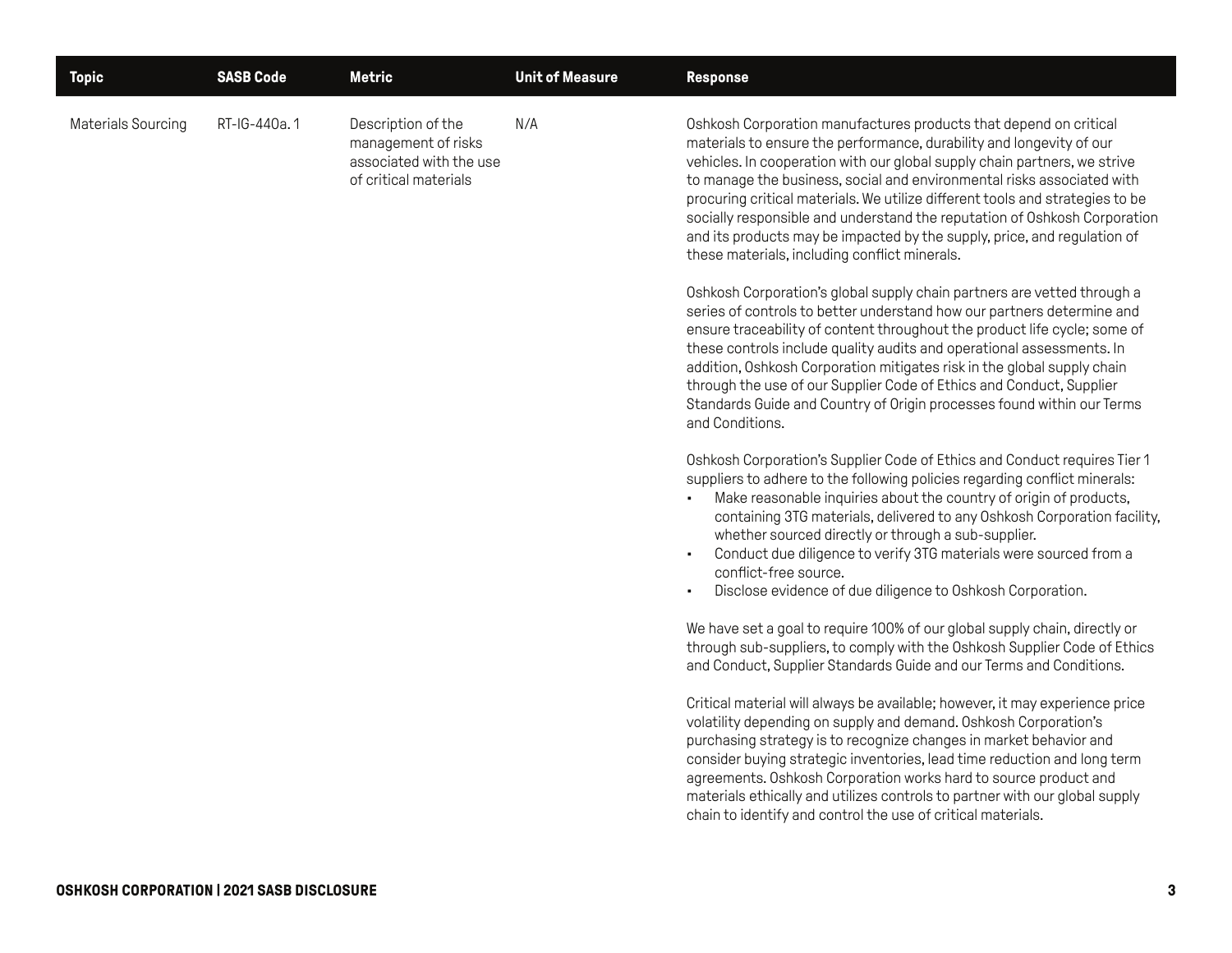| <b>Topic</b>                         | <b>SASB Code</b> | Metric                                                               | <b>Unit of Measure</b> | <b>Response</b> |
|--------------------------------------|------------------|----------------------------------------------------------------------|------------------------|-----------------|
| Remanufacturing Design<br>& Services | RT-IG-440b.1     | Revenue from remanufactured products<br>and remanufacturing services | U.S. \$ in millions    | 412.8           |